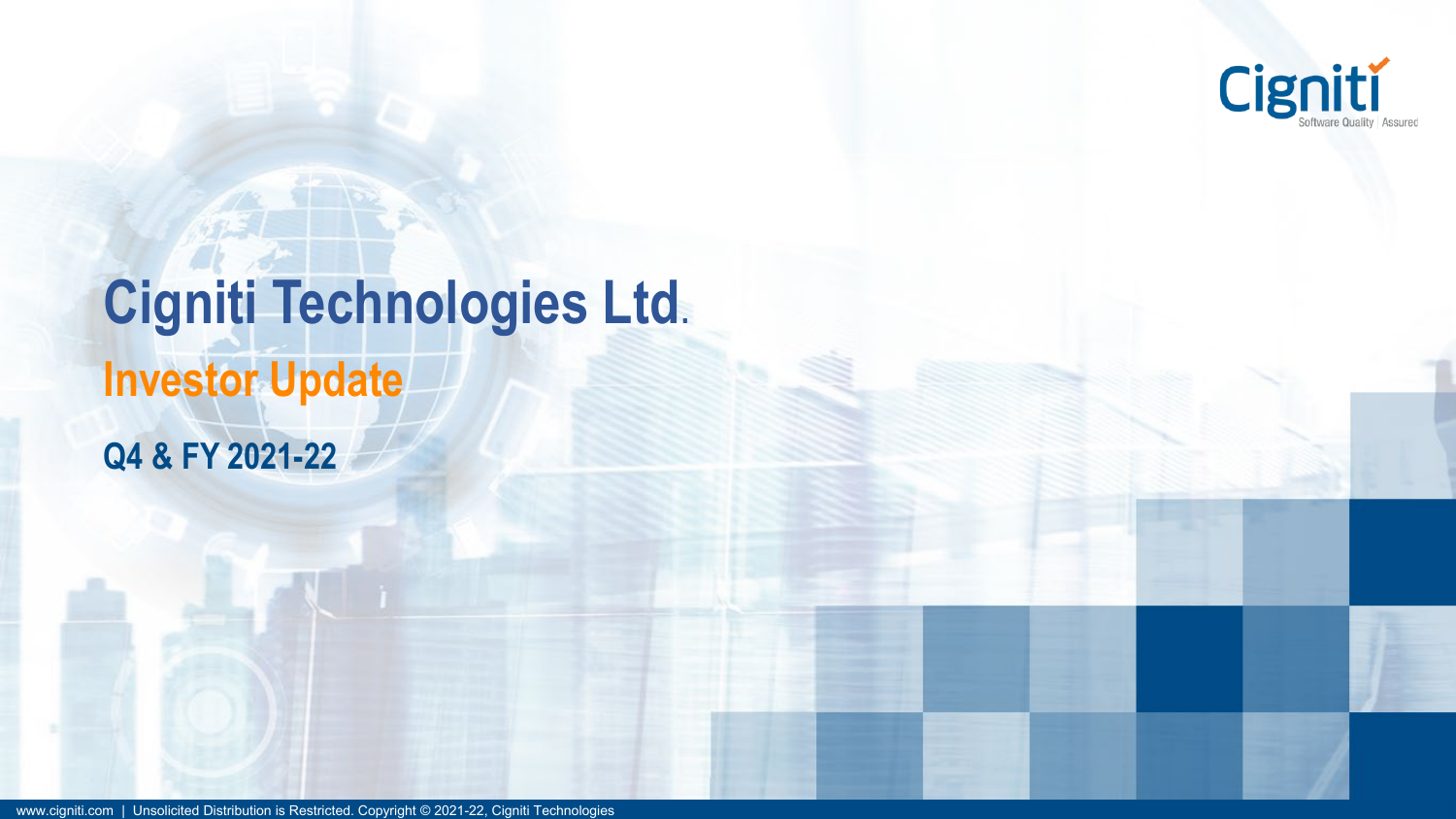### Q4 FY22 Highlights

- » **The Company accelerated its revenue in the current quarter by 5.7% to Rs. 325.46 Cr. in comparison to previous quarter.**
- » **The Company during the quarter has won 18 new clients.**
- » **Growth has been achieved with change in strategy of the company to work around Beyond testing and offering digital transformation services.**
- » **While the company has initially planned this growth through organic and in organic growth, however with the enhanced investments in sales and development the company was able to achieve this growth and lay a foundation for the robust growth.**
- » **Board has approved the acquisition of Aparaa Digital Private Limited a specialist AI/ML, Data, and Blockchain Engineering services company that operates under the brand name RoundSqr for an all cash deal of \$4.8mn. This acquisition is a step towards bolstering Cigniti's strategic pursuit of becoming a specialized digital engineering and assurance services provider.**
- » **EBIDTA reported for the quarter and year ended March 31, 2022, stood at Rs. 32.61 crore and Rs. 129.28 crores respectively. The Operational EBITDA after adjusting for non-recurring charges stood at Rs. 36.06 crore and 142.47 crores for the quarter and year ended March 31, 2022, respectively.**
- » **The company is optimistic that it shall be able to even out cost with various optimization measures it has initiated and coupled with volume growth**
- » **Overall, the current year can be termed as a growth and investment year.**



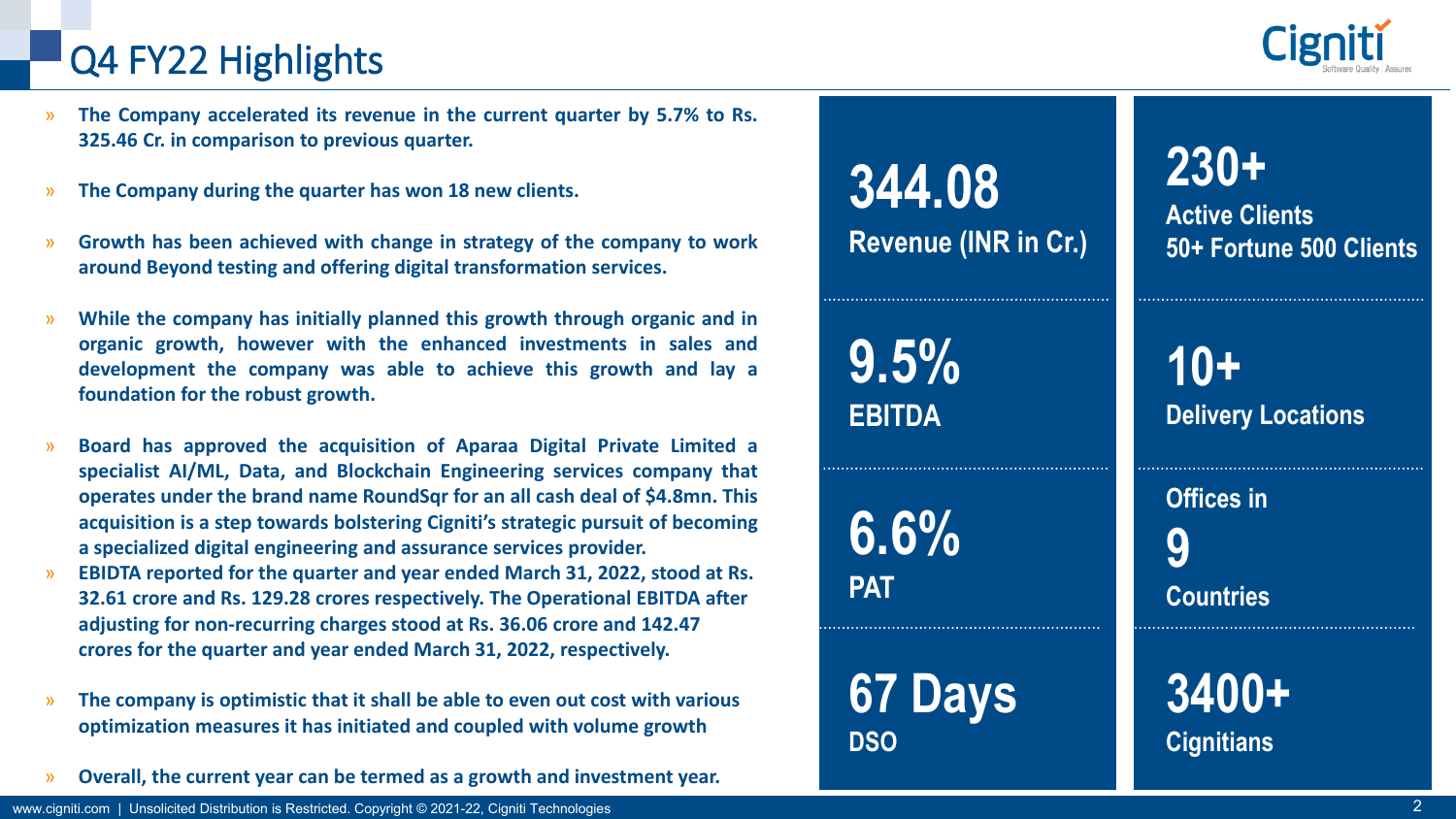### EBITDA & PAT Analysis FY 2021-22



| <b>Particulars</b>             |                | <b>INR Crores</b> | <b>INR Crores</b> |
|--------------------------------|----------------|-------------------|-------------------|
|                                | Q <sub>4</sub> | FY 2021-22        | FY 2020-21        |
| <b>EBITDA (Reported)</b>       | 32.61          | 129.28            | 145.45            |
| In%                            | 9.5%           | 10.4%             | 16.2%             |
| Add: SEIS Reversal             |                | 9.74              |                   |
| Add: Non-Recurring (Legal Exp) | 3.45           | 3.45              | ш                 |
| Less: UK & Australia Grants    |                |                   | (4.08)            |
| <b>Normalized EBITDA</b>       | 36.06          | 142.47            | 141.38            |
| In%                            | 10.5%          | 11.5%             | 15.8%             |

| <b>Particulars</b>                | <b>INR Crores</b> |                     | <b>INR Crores</b> | <b>INR Crores</b> |  |
|-----------------------------------|-------------------|---------------------|-------------------|-------------------|--|
|                                   | Q3                | Q4                  | FY 2021-22        | FY 2020-21        |  |
| <b>PAT (Reported)</b>             | 26.55             | 22.60               | 91.74             | 105.35            |  |
| $\ln \%$                          | 8.2%              | 6.6%                | 7.4%              | 11.8%             |  |
| Add: SEIS Reversal (SEIS Benefit) |                   | -                   | 9.74              |                   |  |
| Add: Non-Recurring (Legal Exp)    |                   | 3.45                | 3.45              |                   |  |
| Less: UK & Australia Grants       |                   | -                   |                   | (4.78)            |  |
| <b>Normalised PAT</b>             | 26.55             | 26.05               | 104.93            | 100.57            |  |
| <b>Normalised PAT %</b>           | 8.2%              | 7.6%                | 8.5%              | 11.2%             |  |
|                                   |                   | <b>Adjusted EPS</b> | 37.43             | 36.06             |  |
|                                   |                   | <b>Reported EPS</b> | 32.72             | 37.77             |  |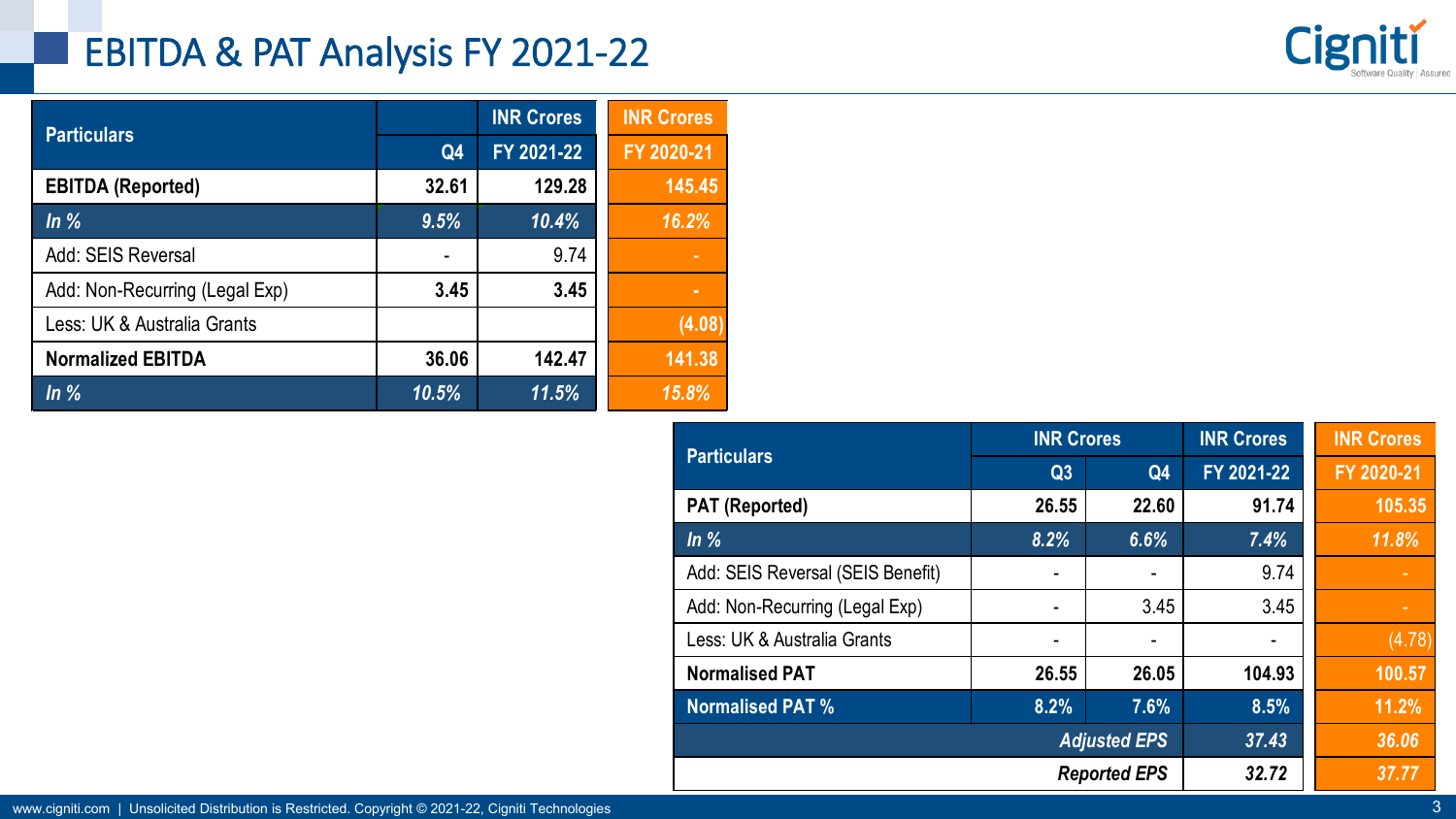

| <b>Revenue</b>   |        | <b>Resource Mix</b> |                     |                 | <b>Revenue Mix</b> |                 |
|------------------|--------|---------------------|---------------------|-----------------|--------------------|-----------------|
|                  |        |                     | <b>Resource Mix</b> |                 | <b>Revenue Mix</b> |                 |
|                  | 344.08 | FY: 2021-22         | <b>Onsite</b>       | <b>Offshore</b> | <b>Onsite</b>      | <b>Offshore</b> |
| $5.7\%$ $Q-0$ -0 |        | Q3                  | 21.9%               | 78.1%           | 50.3%              | 49.7%           |
|                  |        | Q4                  | 21.4%               | 78.6%           | 51.2%              | 48.8%           |
| 325.46           |        |                     |                     |                 |                    |                 |
|                  |        |                     |                     |                 |                    |                 |
|                  |        |                     |                     |                 |                    |                 |
|                  |        |                     |                     |                 |                    |                 |
| Q <sub>3</sub>   | Q4     |                     |                     |                 |                    |                 |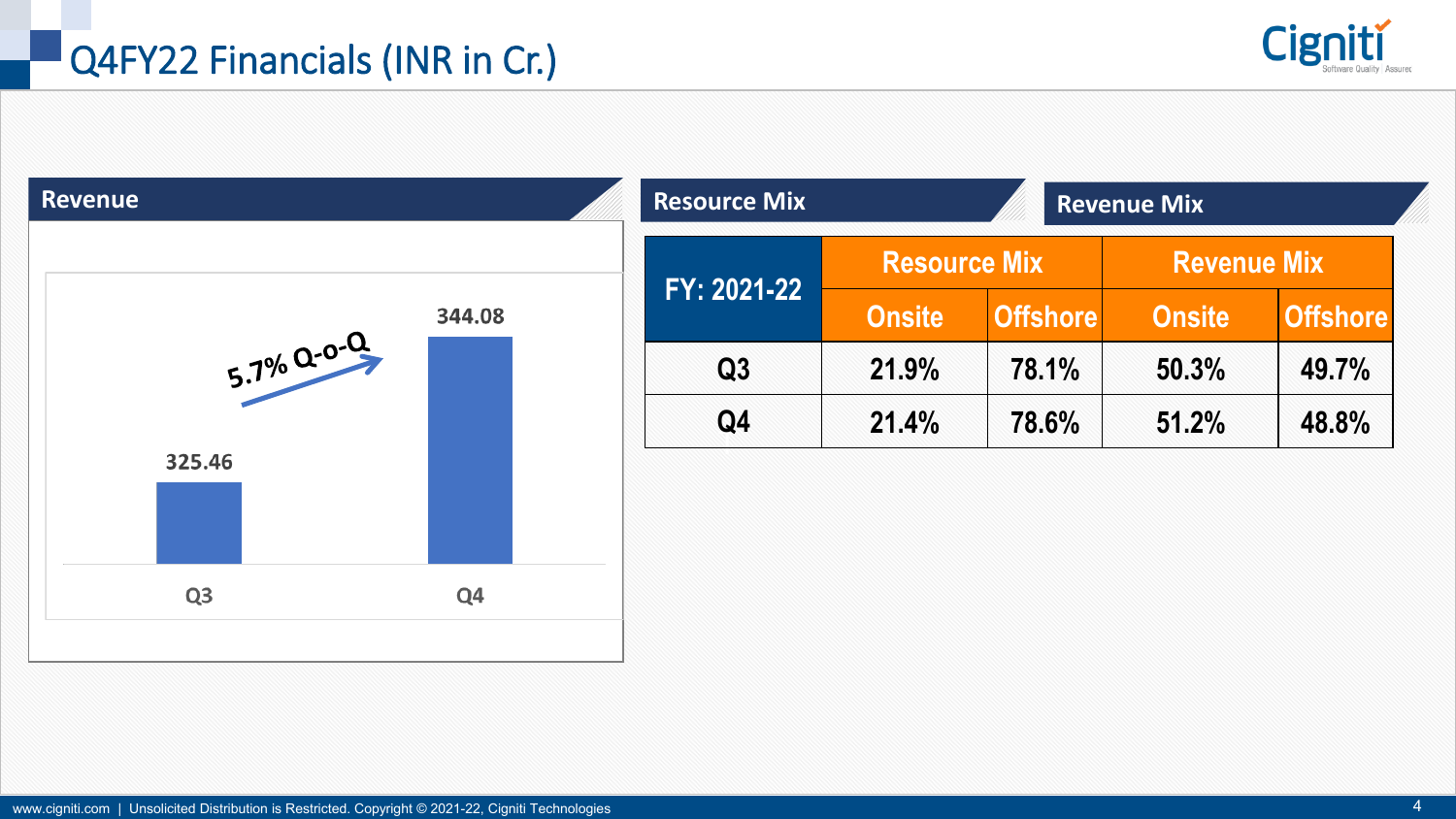### Client Composition / Geography Mix of Revenue



29.4%

**ROW** 15.3%

**NA West** 55.3%



### **ACTIVE CLIENTS AND NEW CLIENTS**

| <b>Clients</b>           | <b>Q4 FY22</b> | <b>Q3 FY22</b> |
|--------------------------|----------------|----------------|
| Number of Active Clients | 231            | 235            |
| New Clients Added        | 18             | 18             |
|                          |                |                |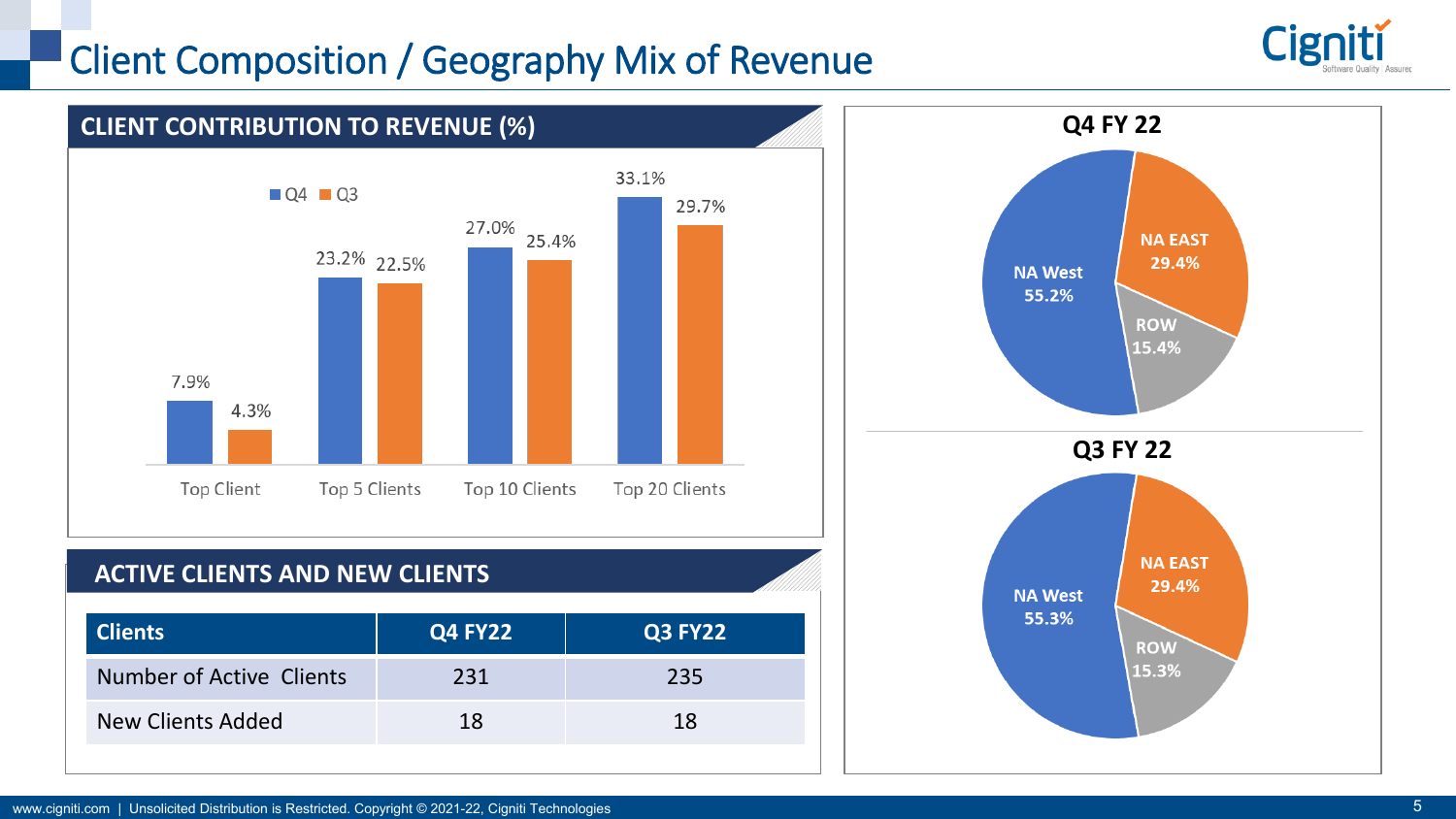## Employee Metrics





| Utilization     | <b>Q4 FY22</b> | <b>Q3 FY22</b> |
|-----------------|----------------|----------------|
| <b>Onsite</b>   | 96.4%          | 95.3%          |
| <b>Offshore</b> | 83.4%          | 84.6%          |

| <b>Resource Mix</b> | <b>Q4 FY22</b> | <b>Q3 FY22</b> |
|---------------------|----------------|----------------|
| <b>Onsite</b>       | 21.4%          | 21.9%          |
| <b>Offshore</b>     | 78.6%          | 78.1%          |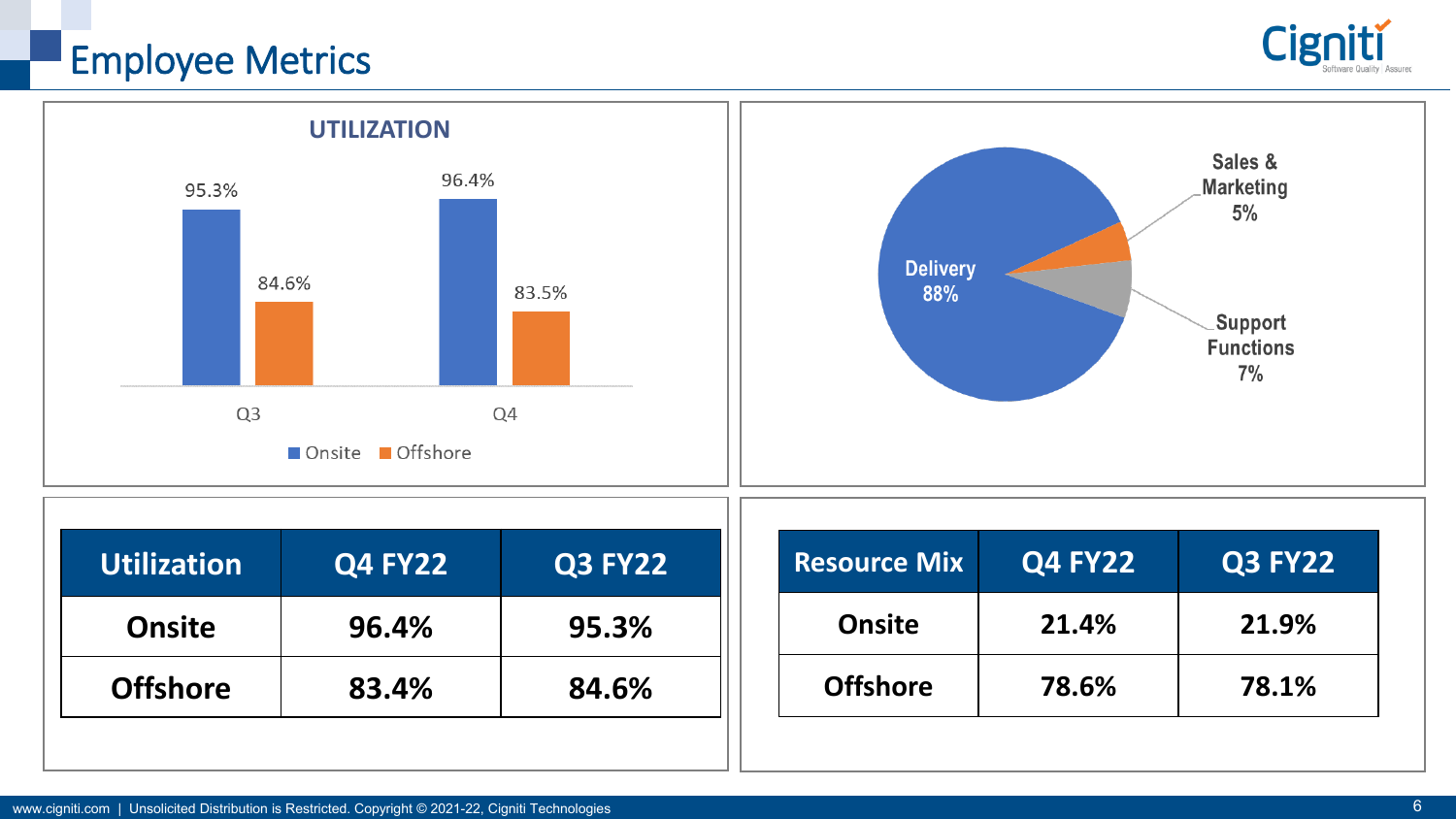

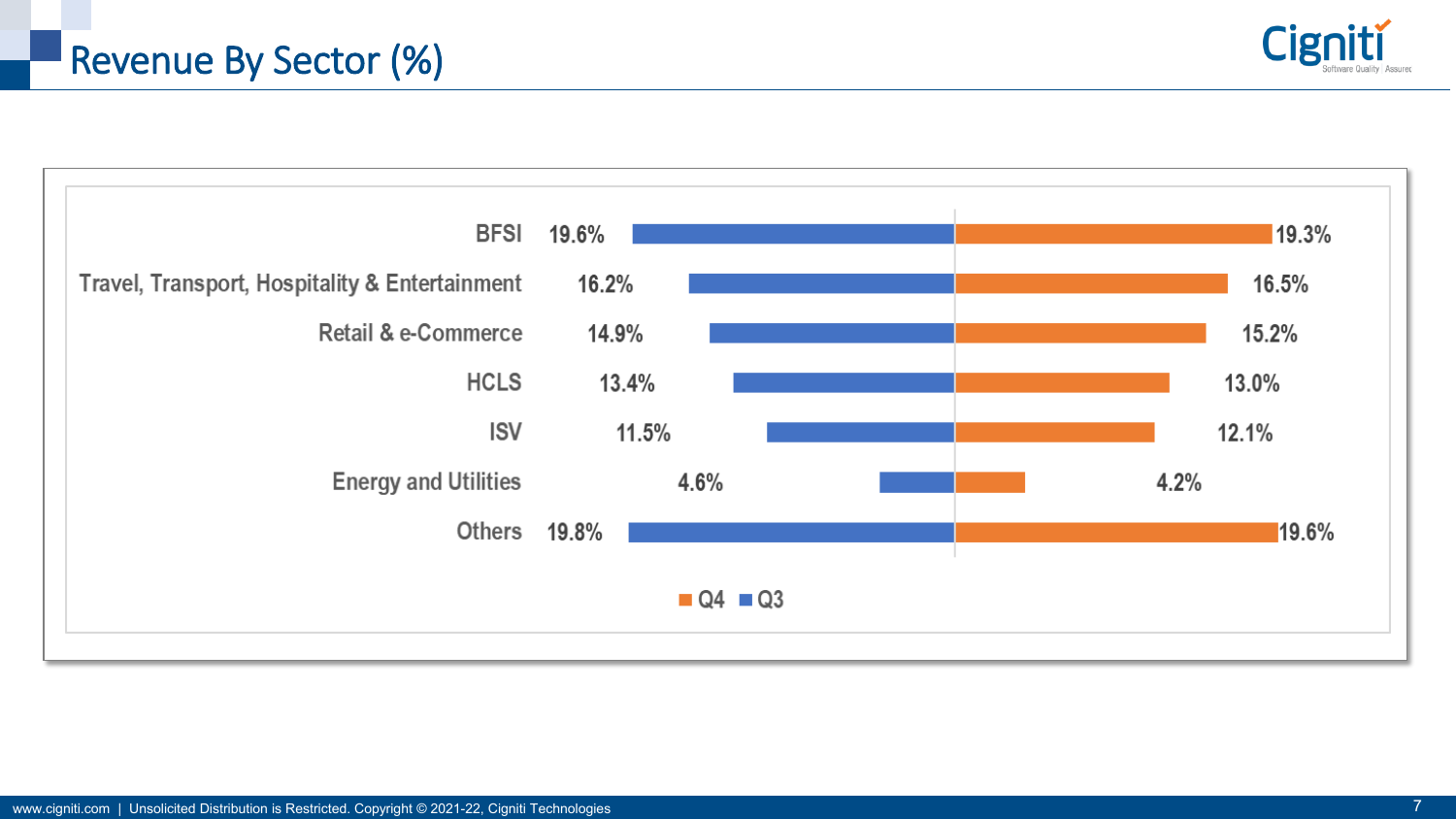

**Quality Engineering and Specialized Offerings**



- Performance Engineering
- **Service Virtualization**
- Test Data Management
- Tools Streamlining
- End to End Automation
- DevOps Enablement
- **Test Environment Management**
- Resiliency and Reliability Testing

**Quality Assurance and Traditional Offerings**

- **Security Testing**
- Functional Testing
- **Test Automation**
- Globalization Testing
- Performance Testing
- Compatibility Testing
- Regression Testing

**Digital and Next Generation Offerings**



• IoT Assurance

**A¥** 

- Cloud Migration Assurance
- Omni and Multi-Channel Testing
- AI testing
- Blockchain Testing
- Robotics Automation
- Mobile Testing
- Digital Customer Experience **Assurance**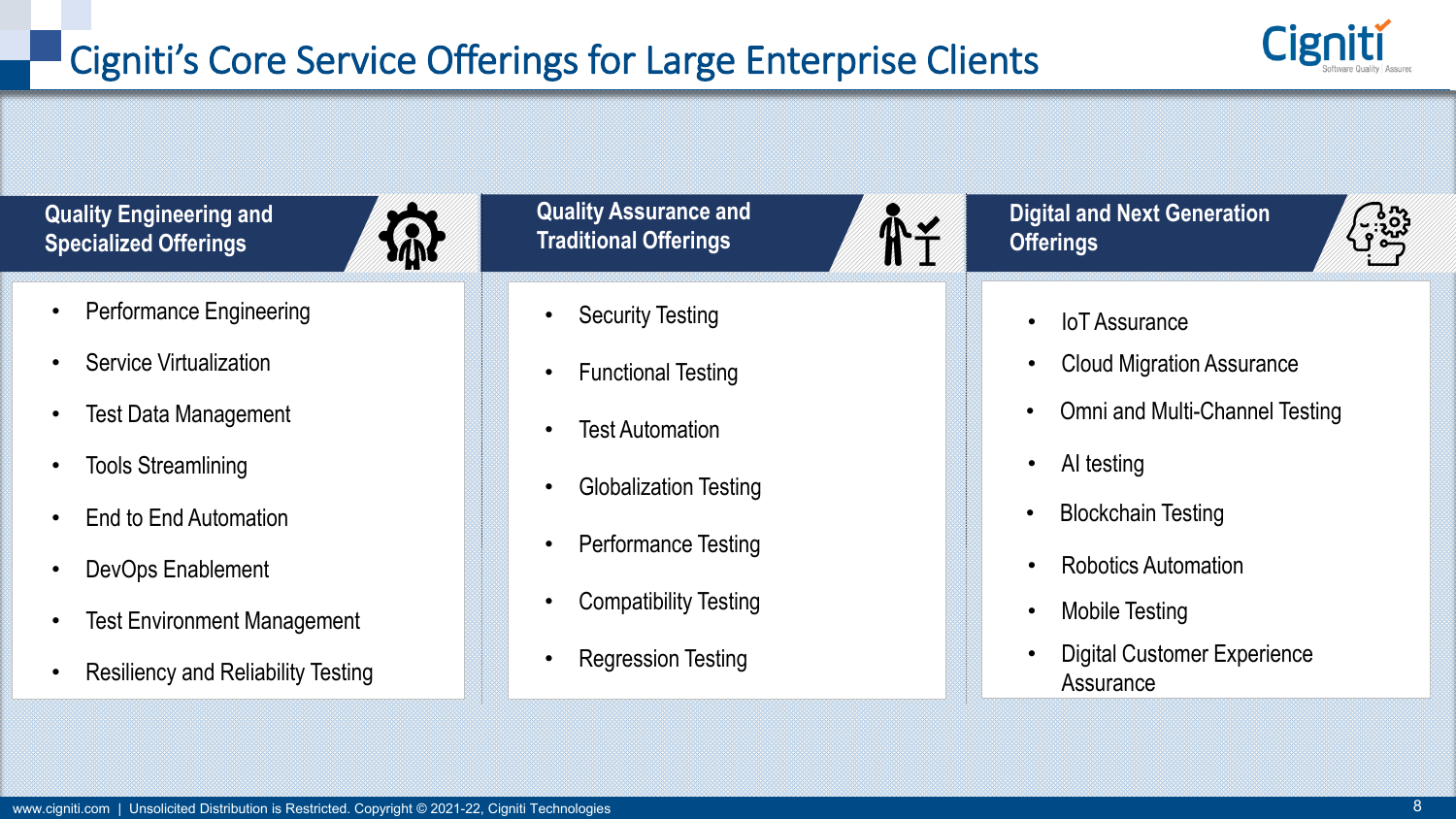### Board Members





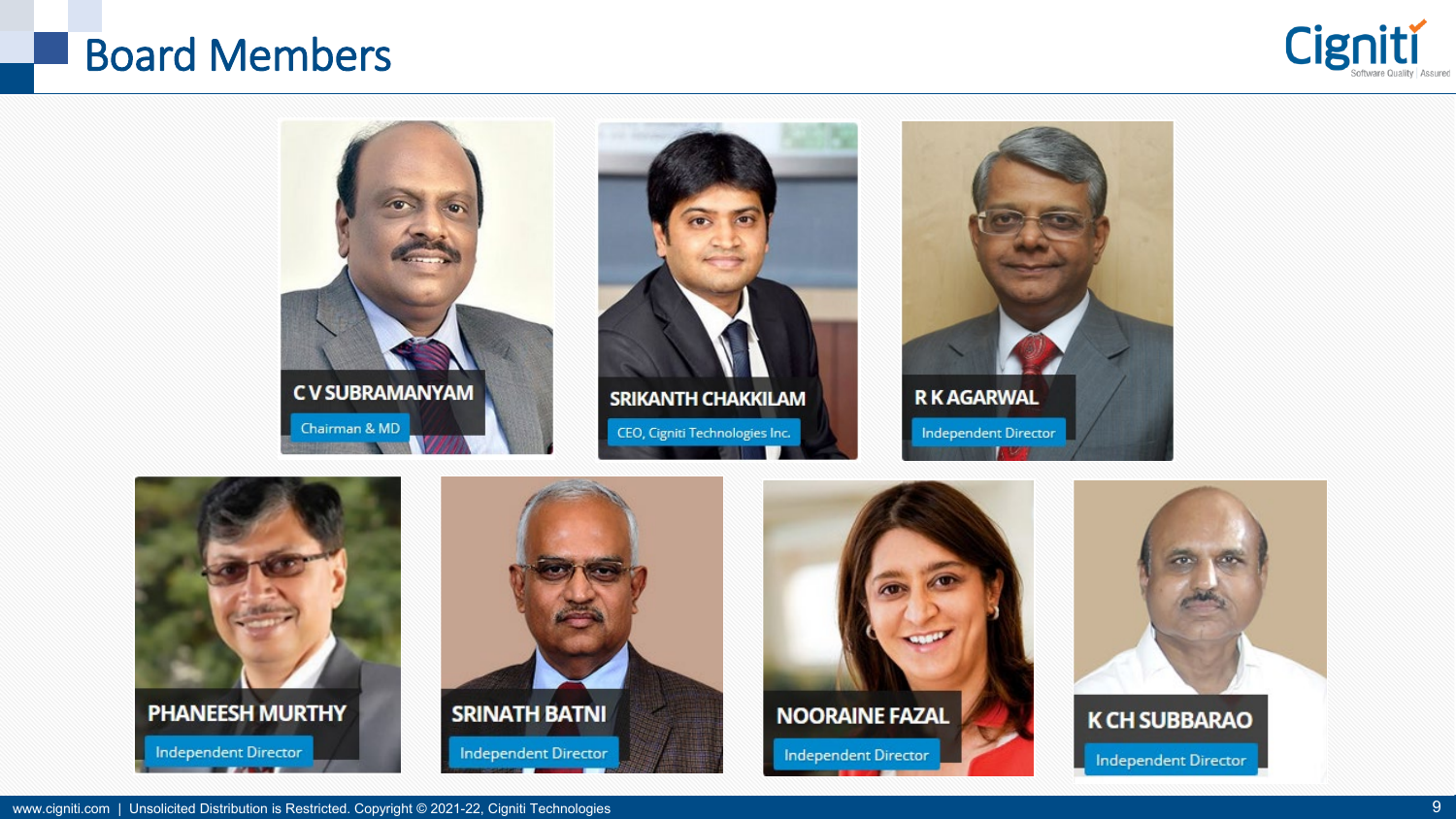### Led by Dedicated Promoters & Managed by Professional Leadership Team



#### **C V Subramanyam**, *Chairman and Managing Director*

- In 1998, Mr. Subramanyam founded Chakkilam Infotech Pvt. Ltd. as an IT services company providing IT solutions
- Successfully took the company public in 2004
- Holds a Bachelors in Commerce and Law and Post Graduate Diploma in Business Management



- Drives client acquisition strategies, provides oversight to Sales, sets business targets, and maintains the P&L and related activities
- Key decision maker in the vision and growth of Cigniti & plays a vital role in evaluating, analyzing & deciding Cigniti's pursuits related to inorganic growth
- Focused to build a highly successful, impactful and ethical business in all forms
- Has an MS from the University of Southern California



**Krishnan Venkatachary** *CFO*

- Krishnan brings to Cigniti over 25 years of experience spanning global financial operations. Is a qualified ACA, ACS and FCMA.
- Previous experience: Yashoda Hospitals, Flagstone Underwriting Support Services, VisualSoft Technologies, Baan Info Systems.



- Vinay is responsible for driving strategy and exponential revenue growth for the organization. Extensive experience in managing sales, business development, demand creation, marketing & operations.
- Previous experience: Senior leadership roles at InfoGain & Wipro.



### **Sairam Vedam** *CMO*

- Oversee planning & execution of strategic marketing programs. 23 years of experience with a deep understanding of technologies & solutions.
- Previous experience: Innominds, Kore.AI, Pramati, Apere (now Citrix), CA Technologies & HCL.



#### **Nanda Padmaraju President** *– ROW*

- Nanda heads sales for the UK and EU regions. Brings in more than 18 years of global IT expertise along with strong financial acumen.
- Previous experience: AppLabs, Satyam Computer, IBM & Sharp Protech.



**Raghu Krovvidy** President *– Delivery, Process & ESG*

- Raghu manages Global Delivery on a day to day basis across all GEOs and verticals for Cigniti.
- Previous experience: 20+ years. Accenture, AppLabs, IRIS Digital & NIIT.



**Jagdish Kumar**  $SVP - ICT$ 

- Jagdish heads ICT function at Cigniti. Over 25 years of experience in various global roles spanning IT Strategy & others.
- Previous experience: JDA, OpenText, BaaN, HCL.



**Veera Reddy** *VP – Human Resources*

- Veera is responsible for employee life cycle events, talent management, employee relations, performance management, Diversity & inclusion and cultural transformation.
- An Air Force veteran, experienced HR Leader with over 18 years of experience. He also worked with Genpact and Wipro.



**Subhendu Pattnaik** *VP – Marketing & IST*

- Subhendu heads Global Marketing & Demand Generation. 15+ years of experience & proven track record in leading 360-degree Marketing.
- Previous experience: Infosys, Tata BSS, FINO, Mindfire.

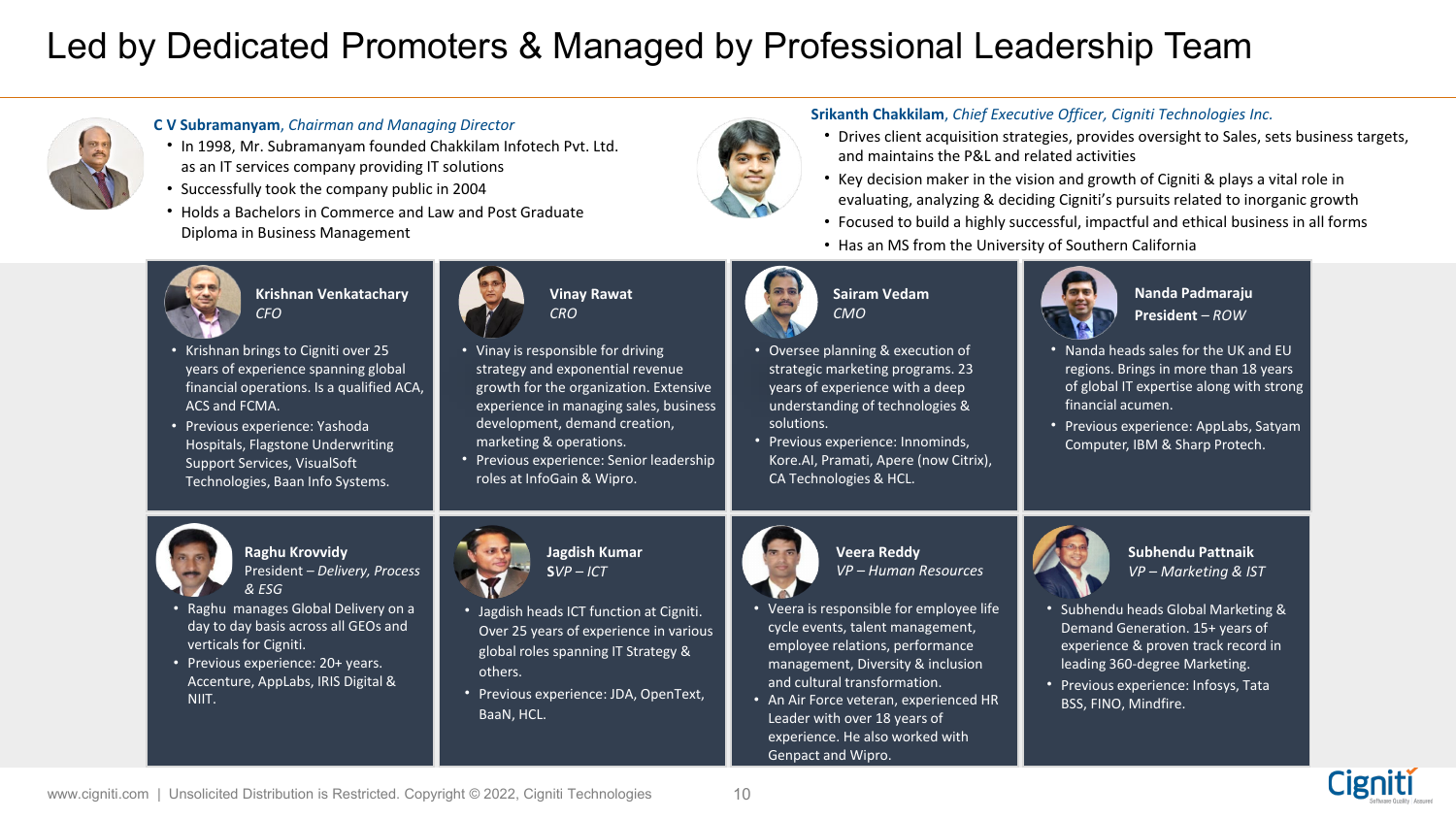### Awards & Recognitions

### **Awards & Recognitions**

- » **World's leading Digital Assurance and Quality Engineering services company**
- » **Appraised at CMMI-SVC v1.3, Maturity Level 5, and ISO 9001:2015 & ISO 27001:2013 certified**
- » **NelsonHall recognizes Cigniti's Digital Assurance leadership. Forrester recognizes Cigniti as a Strong Performer in Continuous Automation & Testing Services. ISG recognized Cigniti as a Leader in Continuous Testing.**
- » **Positioned in Gartner's Magic Quadrant for Application Testing Services, Worldwide for 6 years in a row and as a 'Star Performer' and 'Major Contender' in the Everest Group PEAK Matrix. 5 years in a row.**

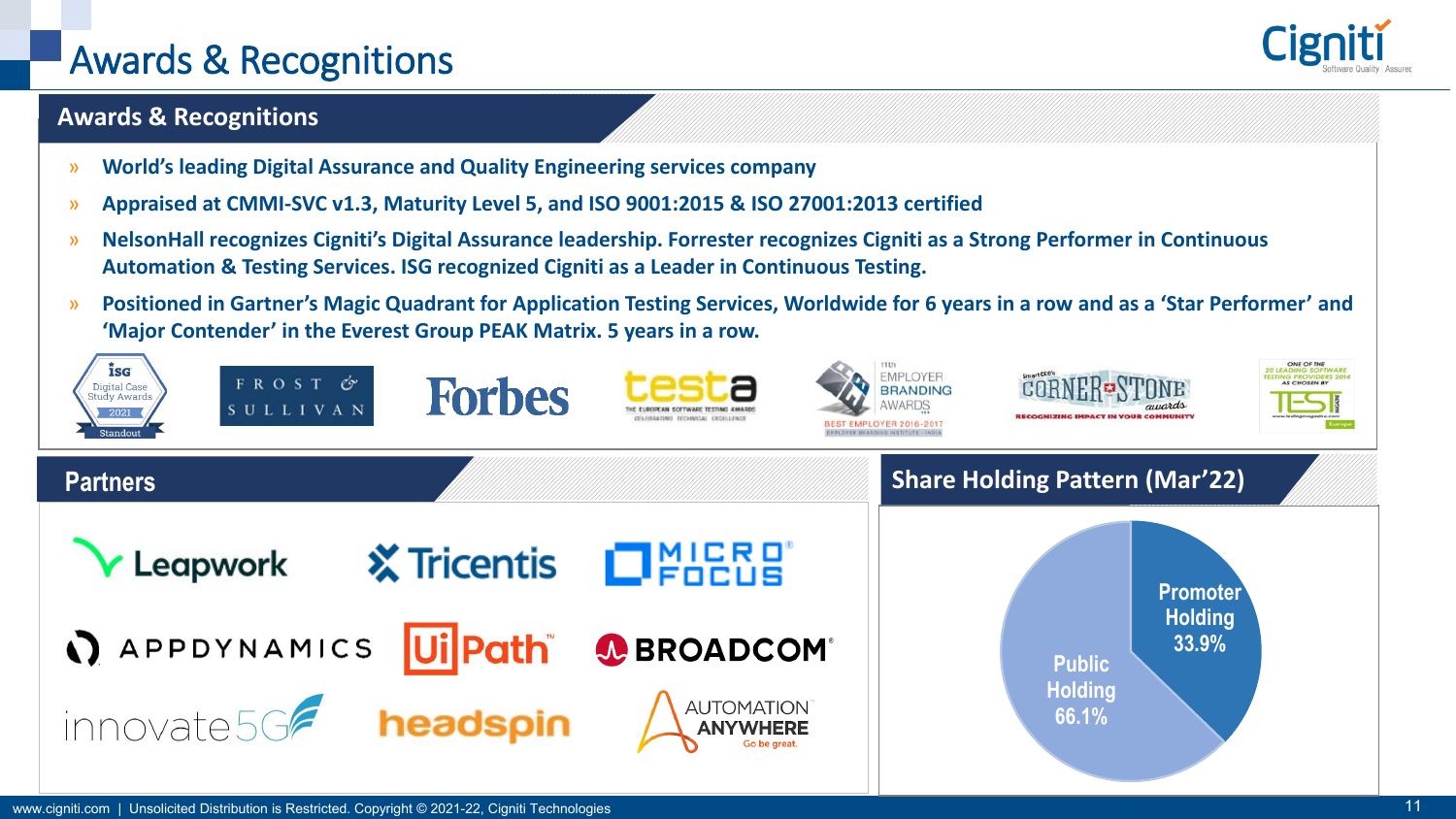### Financial Highlights Q4FY22- Consolidated



| <b>Particulars</b>            | <b>Q4FY22</b> | Q3FY22 | <b>Q4FY21</b>  | $Q-O-Q$    | $Y$ -o- $Y$ |
|-------------------------------|---------------|--------|----------------|------------|-------------|
| Income                        |               |        |                |            |             |
| Revenue from operations       | 3,441         | 3,254  | 2,330          | 5.7%       | 47.7%       |
| Revenue from operations (\$M) | 46.30         | 43.86  | 30.75          |            |             |
| <b>Expenses</b>               |               |        |                |            |             |
| Employee benefit expense      | 2,001         | 1,929  | 1,341          | 3.7%       | 49.2%       |
| Other expenses                | 1113          | 921    | 657            | 20.8%      | 69.4%       |
| <b>EBITDA</b>                 | 327           | 404    | 332            | $-19.1%$   | $-1.5%$     |
| % EBITDA                      | 9.5%          | 12.4%  | 14.2%          |            |             |
| Depreciation & Amortization   | 49            | 43     | 31             | 14.0%      | 58.1%       |
| <b>EBIT</b>                   | 278           | 361    | 301            | $-23.0%$   | $-7.6%$     |
|                               |               |        |                |            |             |
| Other Income(Expense)         | 20            | $-5$   | 3 <sup>1</sup> | $-500.0\%$ | 566.7%      |
| Finance Income                | 33            | 18     | 16             | 83.3%      | 106.3%      |
| <b>Finance Costs</b>          | $-15$         | $-13$  | $-12$          | 15.4%      | 25.0%       |
| <b>PBT</b>                    | 240           | 361    | 294            | $-33.5%$   | $-18.4%$    |
|                               |               |        |                |            |             |
| Tax                           | 90            | 96     | 56             | $-6.3%$    | 60.7%       |
| <b>PAT</b>                    | 150           | 265    | 238            | $-43.4%$   | $-37.0%$    |
| EPS (Basic)                   | 8.06          | 9.47   | 8.82           |            |             |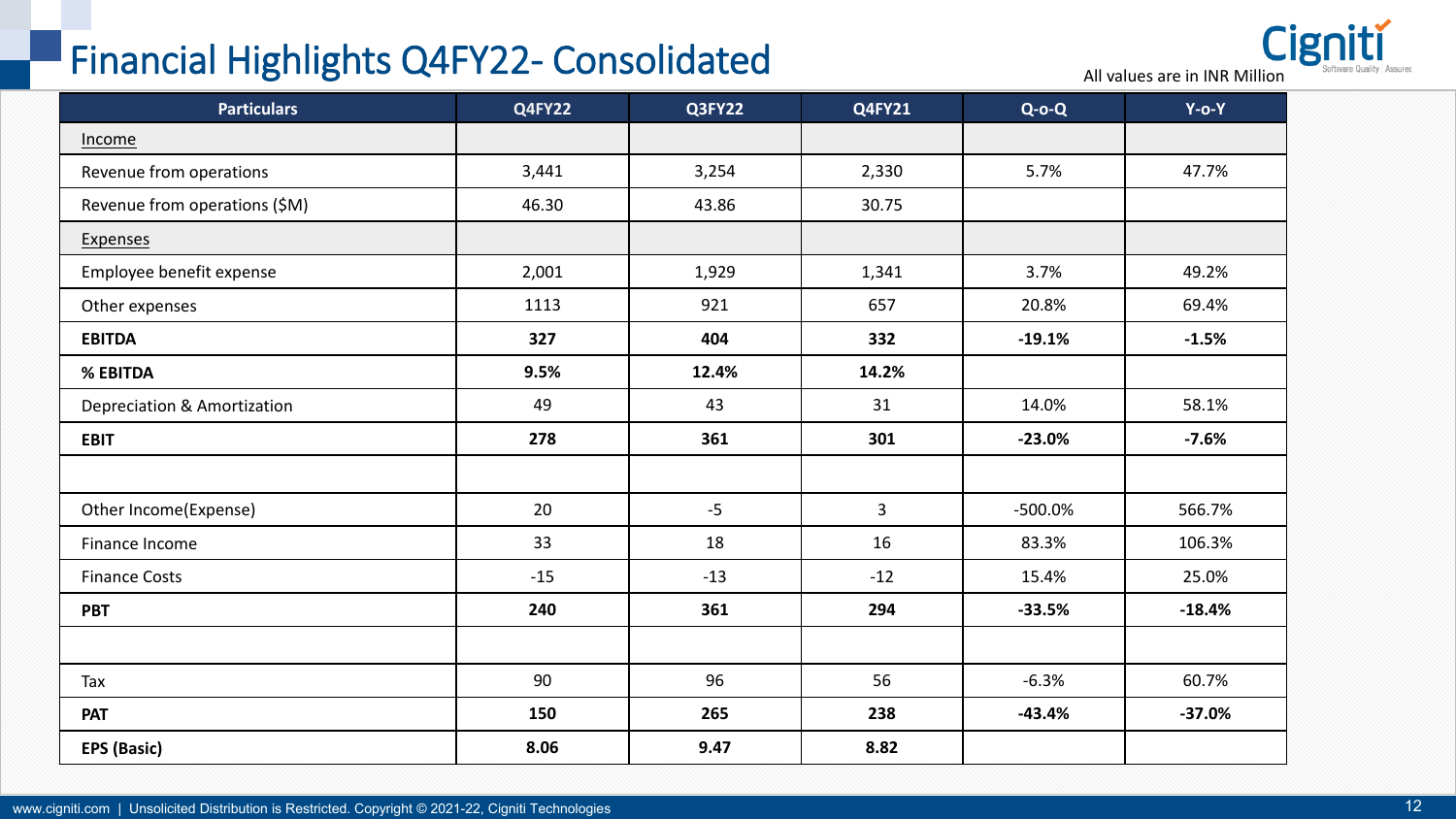### Financial Highlights 12MFY22- Consolidated



All values are in INR Million

| <b>Particulars</b>            | <b>12MFY22</b> | <b>12MFY21</b> | $Y$ -0- $Y$ |
|-------------------------------|----------------|----------------|-------------|
| Income                        |                |                |             |
| Revenue from operations       | 12,418         | 8,965          | 38.5%       |
| Revenue from operations (\$M) | 164            | 118            |             |
| <b>Expenses</b>               |                |                |             |
| Employee benefit expense      | 7,393          | 5,216          | 41.7%       |
| Other expenses                | 3,733          | 2,295          | 62.7%       |
| <b>EBITDA</b>                 | 1,292          | 1,454          | $-11.1%$    |
| % EBITDA                      | 10.4%          | 16.2%          |             |
| Depreciation & Amortization   | 162            | 123            | 31.7%       |
| <b>EBIT</b>                   | 1,130          | 1,331          | $-15.1%$    |
|                               |                |                |             |
| Other Income(Expense)         | 0.82           | 36             | $-97.7%$    |
| Finance Income                | 134            | 99             | 35.4%       |
| <b>Finance Costs</b>          | 50             | 56             | $-10.7%$    |
| <b>PBT</b>                    | 1,215          | 1,410          | $-13.8%$    |
|                               |                |                |             |
| Tax                           | 298            | 357            | $-16.5%$    |
| <b>PAT</b>                    | 917            | 1,053          | $-12.9%$    |
| <b>EPS (Basic)</b>            | 32.72          | 37.77          |             |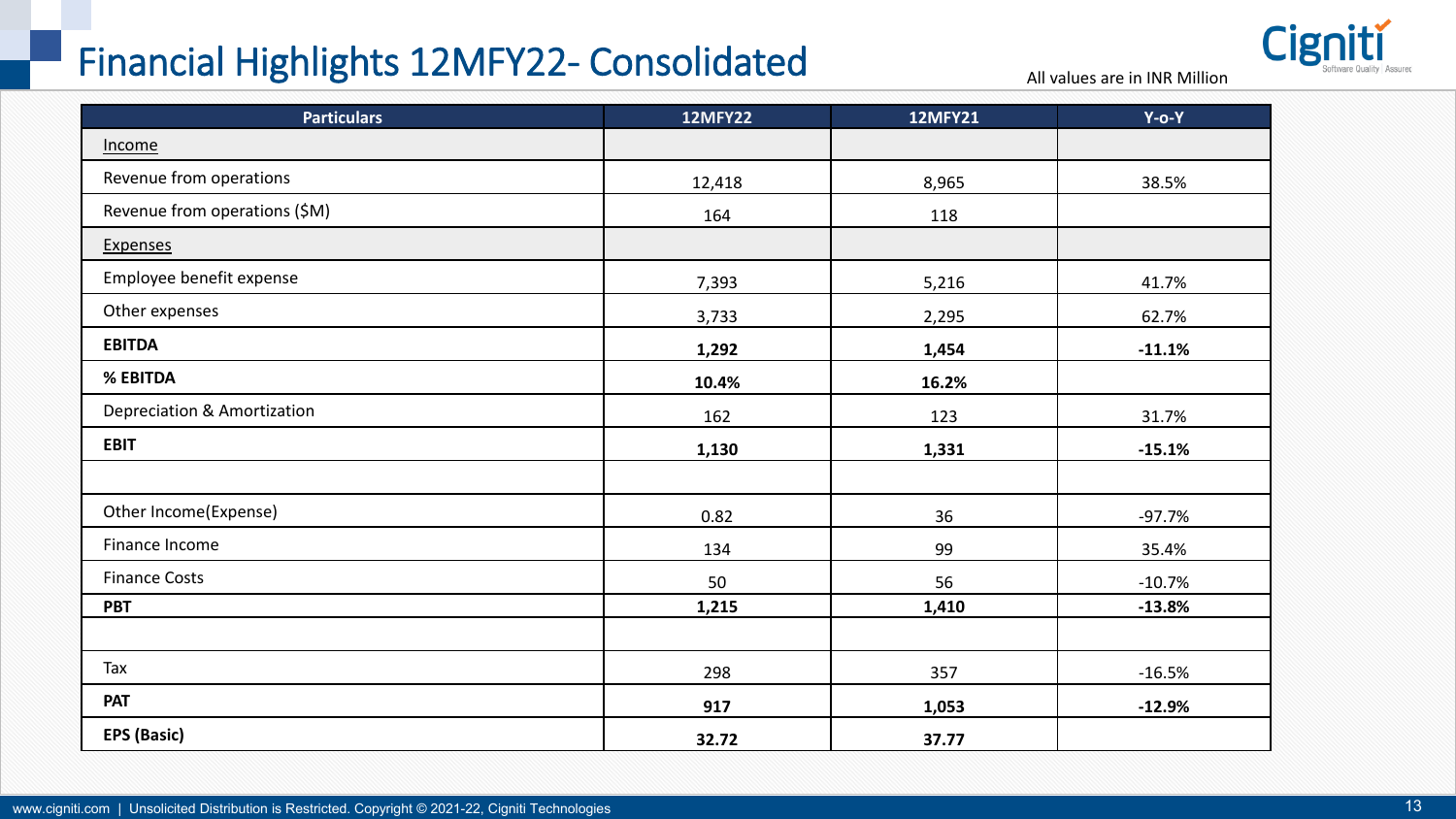## Cigniti's Consolidated Balance Sheet All values are in INR Million

Cigniti

| <b>Particulars</b>             | <b>FY22</b>    | <b>FY21</b>    | <b>Particulars</b>                  | <b>FY22</b>              | <b>FY21</b>              |
|--------------------------------|----------------|----------------|-------------------------------------|--------------------------|--------------------------|
| Property Plant & equipment     | 326            | 167            | Equity & Liabilities                |                          |                          |
| Right-to-use asset             | 255            | 217            | Equity share capital                | 281                      | 280                      |
| Goodwill                       | 549            | 549            | Other equity                        | 4,318                    | 3,443                    |
| Capital WIP                    | $\sim$         | $\sim$         | Sub total                           | 4,599                    | 3,723                    |
| Other intangible assets        |                | $\blacksquare$ | <b>Non-current liabilities</b>      |                          |                          |
| <b>Financial assets</b>        |                |                | <b>Financial liabilities</b>        |                          |                          |
| Investment                     | S.             | $\sim$         | Lease Obligation                    | 233                      | 205                      |
| Loans                          | 50             | 51             | <b>Borrowings</b>                   | $\overline{\phantom{a}}$ | $\overline{\phantom{a}}$ |
| Other non-financial assets     | 176            | $\blacksquare$ | Long term provisions                | 177                      | 123                      |
| Deferred tax assets net        | 58             | 53             | Deferred tax liability              | $\overline{\phantom{a}}$ | $\overline{\phantom{a}}$ |
| Other non current assets       | $\blacksquare$ | $\blacksquare$ |                                     |                          |                          |
| Sub total                      | 1,414          | 1,037          | Sub total                           | 410                      | 328                      |
|                                |                |                |                                     |                          |                          |
| <b>Current assets</b>          |                |                | <b>Current liabilities</b>          |                          |                          |
| <b>Financial assets</b>        |                |                | <b>Financial liabilities</b>        |                          |                          |
| Investment                     | 1201           | 804            | Short term borrowings               | 469                      | 161                      |
| Loans                          | $\blacksquare$ | 6              | Trade payables                      | 938                      | 627                      |
| Trade receivables              | 2,268          | 1,577          | Lease Obligation                    | 98                       | 91                       |
| Cash and cash equivalent       | 245            | 256            | Other current financial liabilities | 37                       | 29                       |
| <b>Other Bank balances</b>     | 909            | 1,023          | Short term provisions               | 57                       | 26                       |
| Other current financial assets | 693            | 466            | Current tax liability, net          | 182                      | 183                      |
| Current tax assets net         | 12             | 26             | Other current liabilities           | 187                      | 153                      |
| Other current assets           | 235            | 126            |                                     |                          |                          |
| Sub total                      | 5,563          | 4,284          | <b>Subtotal</b>                     | 1,968                    | 1,270                    |
|                                |                |                |                                     |                          |                          |
| <b>Total</b>                   | 6,977          | 5,321          | <b>Total</b>                        | 6,977                    | 5,321                    |

www.cigniti.com | Unsolicited Distribution is Restricted. Copyright © 2021-22, Cigniti Technologies 14 and 2021-22 and 2021-22 and 2021-22 and 2021-22 and 2021-22 and 2021-22 and 2021-22 and 2021-21 and 2021-21 and 2021-21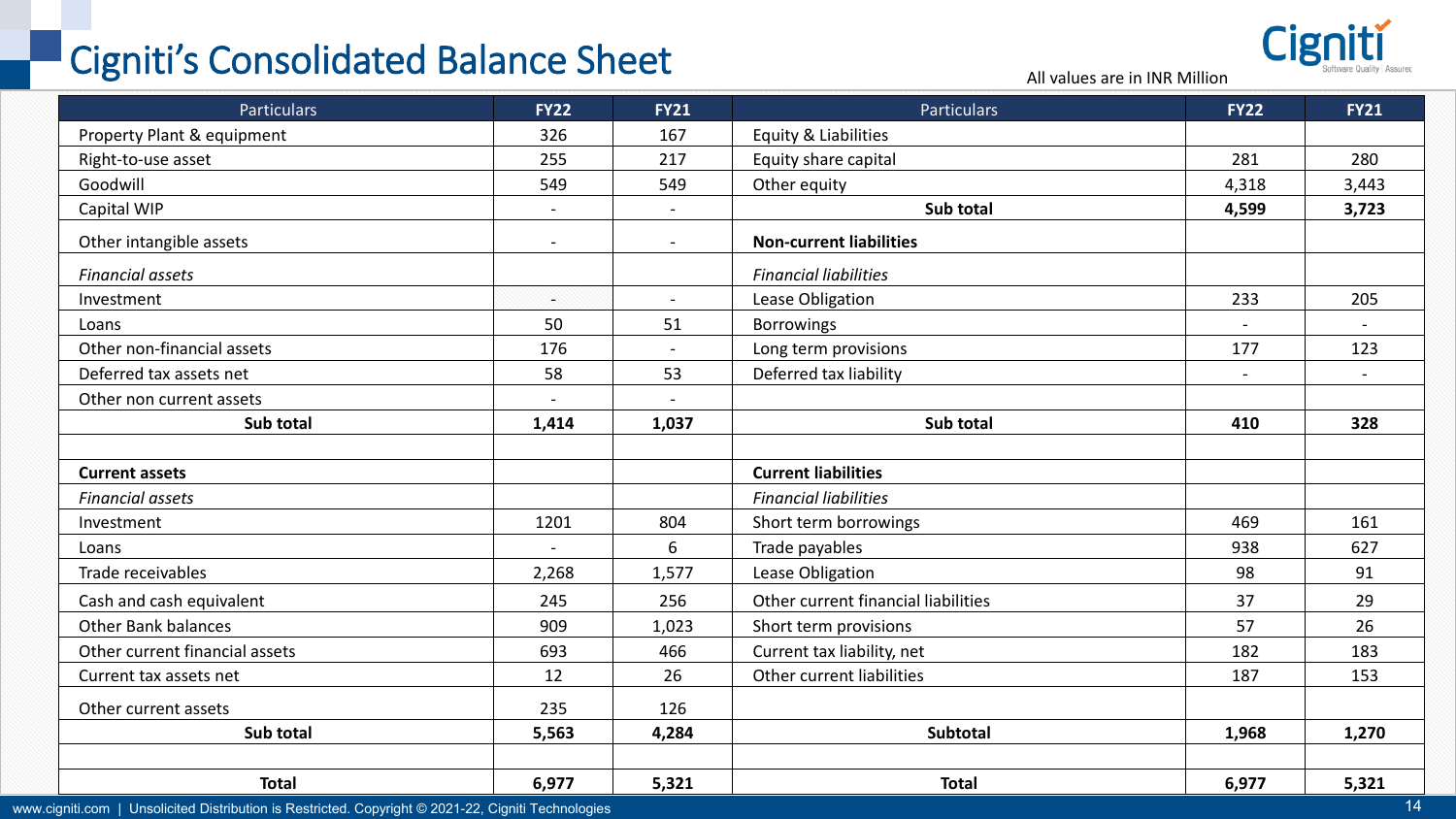### Cashflow Generation



| <b>All Figures in INR Mn.</b>             | <b>FY 2022</b> | FY 2021 |
|-------------------------------------------|----------------|---------|
| <b>Profit before tax</b>                  | 1,215          | 1,411   |
| (+/-) Non-cash & non operating Items      | 196            | 93      |
| <b>Operating Profit before WC Changes</b> | 1,411          | 1,504   |
| (+/-) DSO Movement (Receivables)          | (713)          | 60      |
| $(+/-)$ Other charges                     | (26)           | 160     |
| <b>Operating CF after WC changes</b>      | 672            | 1,724   |
| Less: Taxes                               | (290)          | (276)   |
| Less: Capex                               | (206)          | (32)    |
| Free cash flow generated                  | 176            | 1,417   |
| <b>EBITDA</b>                             | 1,293          | 1,455   |
| <b>FCF to EBITDA Conversion</b>           | 14%            | 97%     |

### Cash Generation

- Cash and cash equivalents (including fixed deposits) at a healthy levels of 1,271 Mn.
- Company has invested in Mutual Funds, NCDs and Bonds to the tune of 1,201 Mn.
- FCF generated during FY22 is lower compared to the FCF generated in the FY 21 due to enhanced investments in sales and development.
- $\cdot$  The company is optimistic that it shall be able to even out cost with various optimization measures it has initiated and coupled with volume growth in the coming years.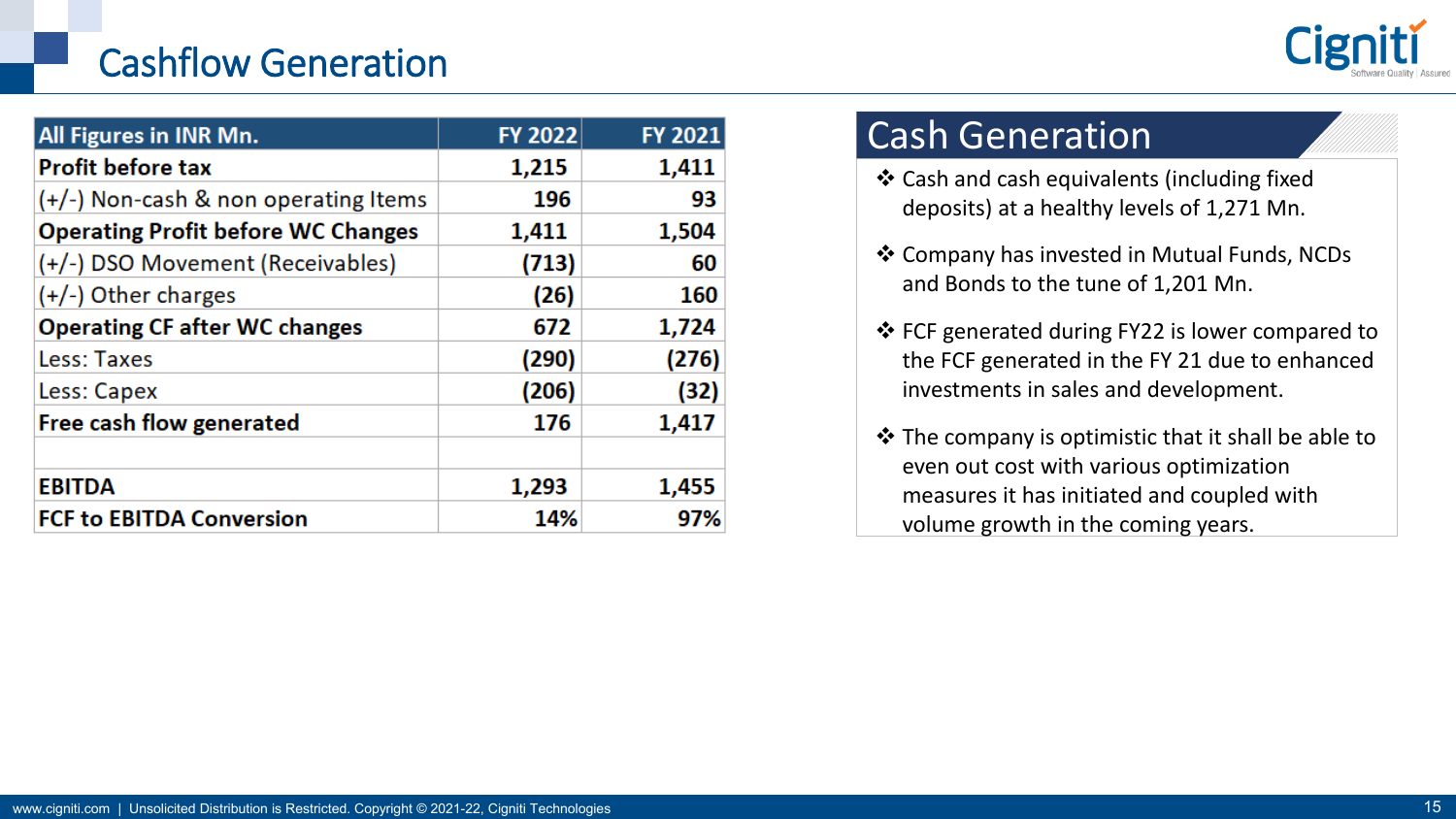### Disclaimer

This presentation is strictly confidential and may not be copied, published, distributed or transmitted. The information in this presentation is being provided by Cigniti Technologies Ltd. (also referred to as 'Company'). By attending a meeting where this presentation is made, or by reading this presentation material, you agree to be bound by following limitations:

The information in this presentation has been prepared for use in presentations by Company for information purposes only and does not constitute, or should be regarded as, or form part of any offer, invitation, inducement or advertisement to sell or issue, or any solicitation or any offer to purchase or subscribe for, any securities of the Company in any jurisdiction, including the United States and India, nor shall it, or the fact of its distribution form the basis of, or be relied on in connection with, any investment decision or any contract or commitment to purchase or subscribe for any securities of the Company in any jurisdiction, including the United States and India. This presentation does not constitute a recommendation by the Company or any other party to sell or buy any securities of the Company.

This presentation and its contents are not and should not be construed as a prospectus or an offer document, including as defined under the Companies Act, 2013, to the extent notified and in force) or an offer document under the Securities and Exchange Board of India (Issue of Capital and Disclosure Requirements) Regulations, 2009 as amended).

This presentation and its contents are strictly confidential to the recipient and should not be further distributed, re-transmitted, published or reproduced, in whole or in part, or disclosed by recipients directly or indirectly to any other person or press, for any purposes. In particular, this presentation is not for publication or distribution or release in any country where such distribution may lead to a breach of any law or requlatory requirement. No person is authorized to give any information or to make any representation not contained in or inconsistent with this presentation or and if given or made, such information or representation must not be relied upon as having been authorized by us. Receipt of this presentation constitutes an express agreement to be bound by such confidentiality and the other terms set out herein. Any *failure to comply with this restriction may constitute a violation of applicable securities laws.*

This presentation and the information contained herein does not constitute or form part of any offer for sale or subscription of or solicitation or invitation of any offer to buy or subscribe for any securities of the Company, nor should it or any part of it form the basis of, or be relied on in connection with, any contract or commitment whatsoever.

No representation or warranty, express or implied, is made as to, and no reliance should be placed on, the fairness, accuracy, completeness or correctness of the information or opinions contained in this presentation. Neither Company nor any of its affiliates, advisors or representatives shall have any responsibility or liability whatsoever (for negligence or otherwise) for any loss howsoever arising from any use of this presentation or its contents or otherwise arising in connection with this presentation. The information set out herein may be subject to updating, completion, revision, verification and amendment and such information may change materially. This presentation is based on the economic, regulatory, market and other conditions as in effect on the date hereof. It should be understood that subsequent developments may affect the information contained in this presentation, which neither Company nor its affiliates, advisors or representatives are under an obligation to update, revise or affirm.

This presentation contains forward-looking statements based on the currently held beliefs and assumptions of the management of the Company, which are expressed in good faith and, in their opinion, reasonable. Forward-looking statements involve known and unknown risks, uncertainties and other factors, which may cause the actual results, financial condition, performance, or achievements of the Company or industry results, to differ materially from the results, financial condition, performance or achievements expressed or implied by such forward-looking statements. The risks and uncertainties relating to these statements include, but are not limited to, risks and uncertainties regarding expansion plans and the benefits there from, fluctuations in our earnings, our ability to manage growth and implement strategies, competition in our business including those factors which may affect our cost advantage, wage increases in India, our ability to attract and retain highly skilled professionals, our ability to win new contracts, changes in technology, availability of financing, our ability to successfully complete and integrate our expansion plans, liabilities, political instability and general economic conditions affecting our industry. Unless otherwise indicated, the information contained herein is preliminary and indicative and is based on management information, current plans and estimates. Industry and market-related information is obtained or derived from industry publications and other sources and has not been verified by us. Given these risks, uncertainties and other factors, recipients of this document are cautioned not to place undue reliance on these forward-looking statements. The Company disclaims any obligation to update these forward-looking statements to reflect future events or developments.

*This presentation is not an offer for sale of securities in the UNITED STATES or elsewhere.*